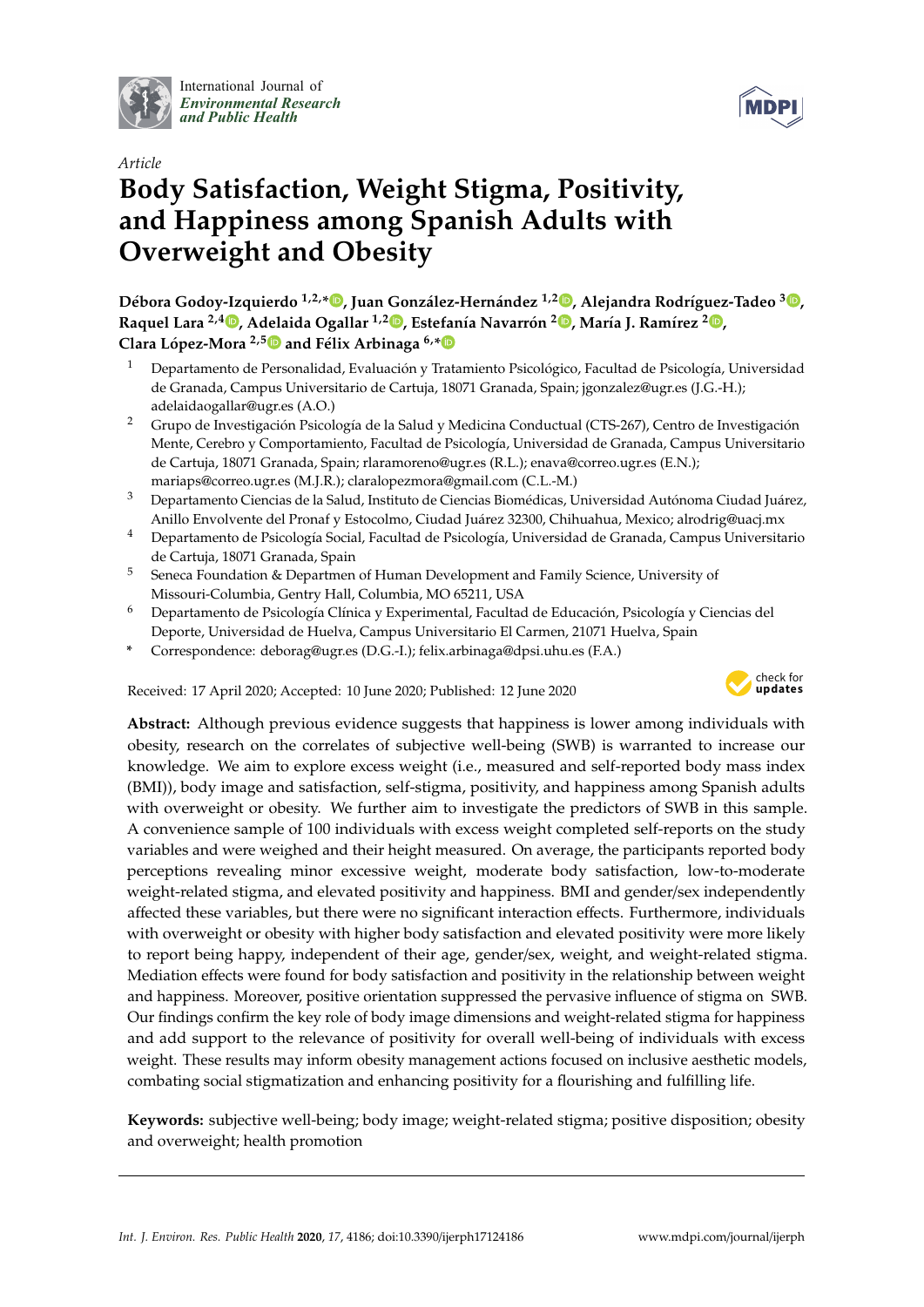## **1. Introduction**

Given that body image is now widely recognized as an important public health concern because of the increasing worldwide incidence of negative body perceptions and body dissatisfaction [\[1\]](#page-9-0), it is essential to understand body image issues among individuals with excessive weight. Research on body image and body satisfaction in individuals with excess weight is extensive [\[2,](#page-9-1)[3\]](#page-9-2). Most people with excess weight perceive themselves as a person with overweight or obesity, even when they do not have completely accurate perceptions of their weight. In addition, a positive correlation between body mass index (BMI) and body dissatisfaction has been found. A considerable number of persons with overweight and obesity are dissatisfied with their bodies and wish they were thinner [\[3](#page-9-2)[–5\]](#page-9-3). Women with obesity are significantly more dissatisfied with their bodies compared to men with obesity [\[3,](#page-9-2)[5\]](#page-9-3).

Moreover, body weight is associated with psychosocial well-being in individuals with excessive weight. It has been found that people with obesity experience weight-related prejudice, discrimination, and stigma in many social areas, including education, employment and healthcare contexts, interpersonal and intimate relations, and mass media presentation [\[6,](#page-9-4)[7\]](#page-9-5). As a consequence of weight stigma, they also experience numerous and pervasive outcomes in terms of functioning, quality of life, and well-being [\[8](#page-9-6)[,9\]](#page-9-7), including unsuccessful efforts to manage excess weight, weight gain, and obesity maintenance. Nonetheless, weight-related stigma has been scarcely investigated among Spanish adults with excess weight (e.g.,  $[10,11]$  $[10,11]$ ).

Shape–weight concerns, weight-related stigma, and psychological distress have been found to define in combination a psychosocial profile of experiences with obesity among individuals with excessive weight [\[12\]](#page-9-10). Besides psychopathological characteristics, unhealthy attitudes and behaviors, the risk for diseases and eating disorders, weight-loss failure, and diminished quality of life, research on positive states of well-being and protective factors configuring alternative psychosocial profiles is, unfortunately, scarce.

It has been observed that happiness is diminished among people with excess weight [\[13–](#page-9-11)[16\]](#page-10-0). It is well established that subjective well-being (SWB) shows an inverse relationship with BMI [\[13,](#page-9-11)[14,](#page-9-12) [17–](#page-10-1)[19\]](#page-10-2). Moreover, the association between obesity and decreased happiness affects females more than males [\[18–](#page-10-3)[21\]](#page-10-4). Research on the impacts of the obesity epidemic is essential; nonetheless, one relatively neglected topic in the literature is the relationship of obesity with SWB [\[13\]](#page-9-11). There are only a few studies on the happiness of Spanish individuals with obesity [\[10](#page-9-8)[,11](#page-9-9)[,22,](#page-10-5)[23\]](#page-10-6). However, many individuals with obesity are happy (e.g., [\[24](#page-10-7)[,25\]](#page-10-8)), and many more pursue the highest hedonic well-being and life satisfaction as possible.

Positivity [\[26\]](#page-10-9), a "trait-like basic disposition" characterized by a positive cognitive orientation towards self, life, and future, lies at the core of self-esteem, life satisfaction, and optimism [\[27\]](#page-10-10). As such, positivity has beneficial effects for optimal human functioning, achievement, and adaptation across life domains and may act as a protective factor against mental illness. It has been proposed as a dispositional component of SWB [\[27,](#page-10-10)[28\]](#page-10-11). Positivity has not been previously studied among people living with excess weight. Thus, one of the main contributions of the present study is to offer some pioneer data on positive orientation in individuals with excess weight and the relationship between positivity and happiness when considering body satisfaction and weight-related stigma.

In sum, whereas research has been mostly focused on the harmful consequences of obesity for psychological well-being, our main aim is to contribute by exploring happiness and its correlates in individuals with excessive weight. Given that body dissatisfaction and self-stigma have been consistently related to decreased functioning and well-being, we were interested in studying the possible contribution of positive body image and positivity to SWB. Noteworthy, there is no study, as far as we know, on positivity in individuals with obesity, and there is a scarcity of research conducted with Spanish samples on self-stigma. Thus, our findings are expected to make a relevant contribution to knowledge on the correlates of obesity. Specifically, in the present study, we aim to explore excess weight (i.e., measured and self-reported BMI), body image and satisfaction, self-stigma, positivity, and happiness among Spanish adults with overweight or obesity. We further aim to investigate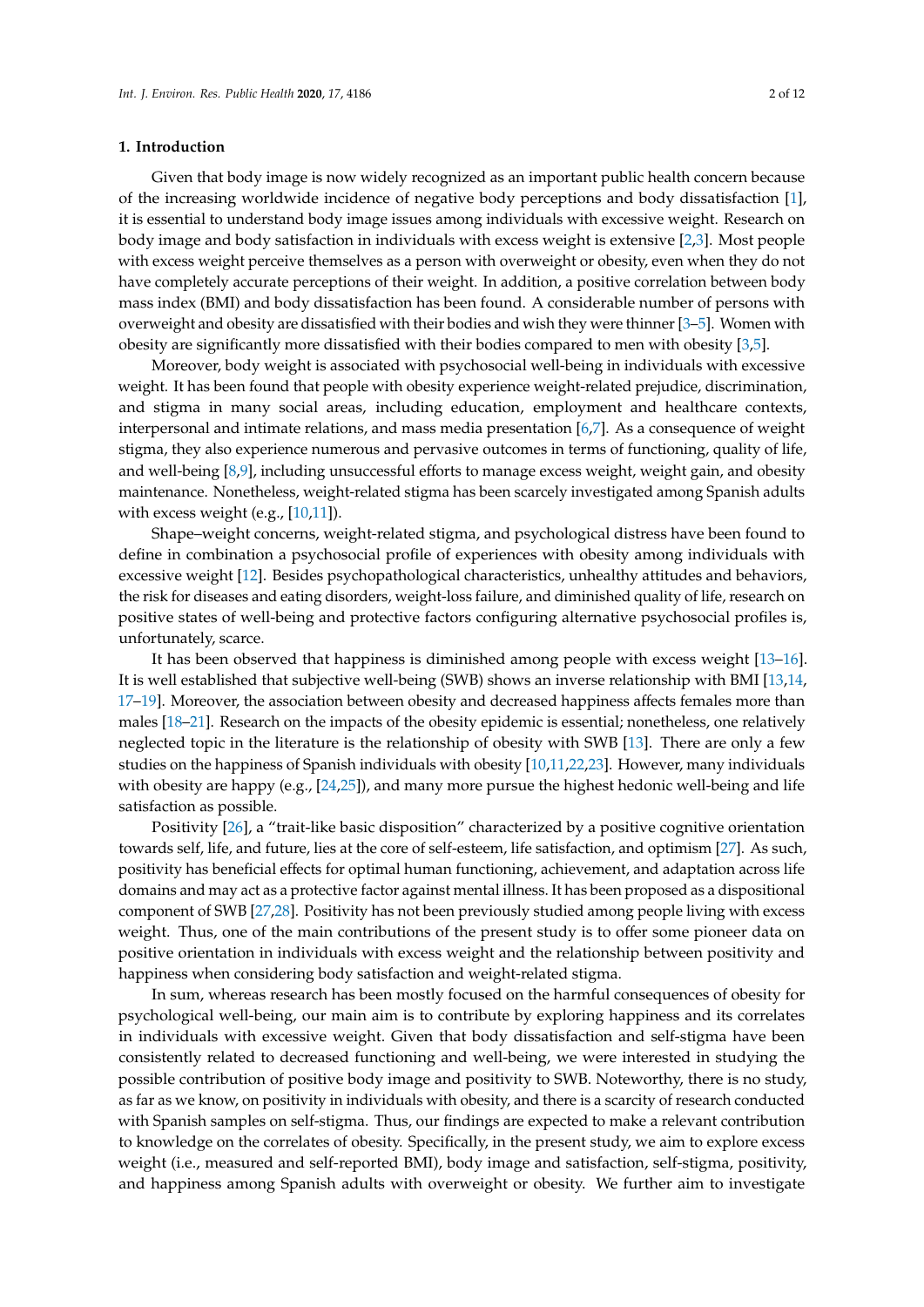possible predictors of SWB among this population. We expected to find that positive body perceptions, body satisfaction, and a positive orientation would demonstrate a positive relationship with SWB, whereas self-stigma would inversely predict the participants' happiness.

### **2. Materials and Methods**

## *2.1. Participants and Procedure*

A total of 100 adults from 19 to 57 years old (average age:  $42.03 \pm 10.74$ , 60% women), residing in southern Spain, voluntarily participated in the study. All participants had a BMI  $\geq$  25 (69% overweight: 45% overweight I, 24% overweight II; 31% obesity: 22% obesity I, 9% obesity II). No differences were found for age between women and men, and between participants with overweight and obesity either (see Table [1\)](#page-2-0). All participants were white and had an average socioeconomic status (Social class was determined by unifying education level, job status, and income. Following the definition by the Health Determinants Taskforce of the Spanish Epidemiology Society, six categories were established, which were regrouped into three: high (Class I–II), middle (Class III–IV), and low social classes (Class V–VI) [\[29\]](#page-10-12)). Recruitment was conducted with a convenient, nonprobabilistic procedure according to the inclusion criteria (i.e., having overweight or obesity, not suffering from severe physical and mental diseases, being 18–65 years old) in local medical settings.

<span id="page-2-0"></span>

|                         | Total<br>$M \pm SD$ | Men<br>$M \pm SD$ | Women<br>$M + SD$ | t<br>p              | $\boldsymbol{d}$ | Overweight<br>$M + SD$ | Obesity<br>$M + SD$ | t<br>p                 | $\boldsymbol{d}$ |
|-------------------------|---------------------|-------------------|-------------------|---------------------|------------------|------------------------|---------------------|------------------------|------------------|
| Age                     | $42.03 \pm 10.74$   | $43.53 \pm 11.11$ | $41.03 \pm 10.46$ | $-1.139$<br>0.258   | 0.14             | $41.77 + 11.05$        | $42.61 + 10.16$     | $-0.362$<br>0.718      | 0.08             |
| Measured<br><b>BMI</b>  | $28.8 \pm 3.6$      | $29.3 \pm 3.2$    | $28.4 \pm 3.8$    | $-1.295$<br>0.198   | 0.25             | $26.6 \pm 1.2$         | $33.5 \pm 2.3$      | $-15.327**$<br>< 0.001 | 4.26             |
| Self-reported<br>BMI    | $27.3 \pm 3.6$      | $28.1 \pm 2.9$    | $26.7 \pm 3.9$    | $-1.999*$<br>0.048  | 0.40             | $25.3 \pm 2.1$         | $31.6 \pm 2.1$      | $-13.895**$<br>< 0.001 | 3.00             |
| Perceived<br>body image | $-1.8 \pm 2.0$      | $-1.2 \pm 2.2$    | $-2.2 \pm 1.7$    | $-2.443*$<br>0.017  | 0.52             | $-1.1 \pm 1.8$         | $-3.4 \pm 1.4$      | $6.094**$<br>< 0.001   | 1.36             |
| Ideal body<br>image     | $0.3 \pm 1.8$       | $0.9 \pm 2.1$     | $-0.1 \pm 1.5$    | $-2.384*$<br>0.020  | 0.55             | $0.6 \pm 1.7$          | $-0.4 \pm 2.0$      | $2.648**$<br>0.009     | 0.54             |
| PBI-IBI<br>discrepancy  | $-2.1 \pm 1.8$      | $-2.1 + 2.2$      | $-2.2 \pm 1.5$    | $-0.190$<br>0.850   | 0.05             | $-1.8 \pm 1.6$         | $-2.9 + 2.0$        | 3.196**<br>0.002       | 0.61             |
| Body<br>satisfaction    | $4.7 \pm 1.4$       | $5.2 \pm 1.1$     | $4.4 + 1.5$       | $-2.815**$<br>0.006 | 0.61             | $5.0 \pm 1.1$          | $4.0 \pm 1.7$       | $3.045**$<br>0.004     | 0.70             |
| Self-stigma             | $24.7 \pm 11.4$     | $21.8 \pm 9.2$    | $26.6 \pm 12.3$   | $2.208*$<br>0.030   | 0.44             | $23.3 \pm 11.1$        | $27.7 + 11.4$       | $-1.847 +$<br>0.068    | 0.39             |
| Positivity              | $3.9 \pm 0.8$       | $3.9 \pm 0.8$     | $3.9 \pm 0.8$     | 0.345<br>0.731      | 0.00             | $3.9 \pm 0.8$          | $3.8 \pm 0.8$       | 0.650<br>0.517         | 0.13             |
| Happiness               | $7.5 \pm 1.8$       | $7.5 + 1.7$       | $7.5 \pm 1.9$     | 0.045<br>0.964      | 0.00             | $7.8 \pm 1.6$          | $6.8 \pm 2.0$       | $2.505*$<br>0.014      | 0.55             |

**Table 1.** Comparisons by sex/gender and body mass index (BMI) categories.

Note: Student's *t*-tests for comparisons due to gender/sex and BMI category. † *p* < 0.10, \* *p* < 0.05, \*\* *p* < 0.01.

Specifically, recruitment was conducted in two primary care consultations among individuals with obesity, who consulted on weight and health during March 2019. After inviting the individuals to voluntarily participate and after informing them about a study on well-being and health in adults with excessive weight, the anonymous nature of the data, and the research participants' rights, we obtained their written consent. Then, assessment was conducted in a medical examination room. First, sociodemographic data and self-reported weight and height were collected in an interview format. Then, self-reported data on body perceptions, self-stigma, positivity, and happiness were collected. The order of the questionnaires was counterbalanced to avoid order biases. Finally, objective measures of weight and height were obtained.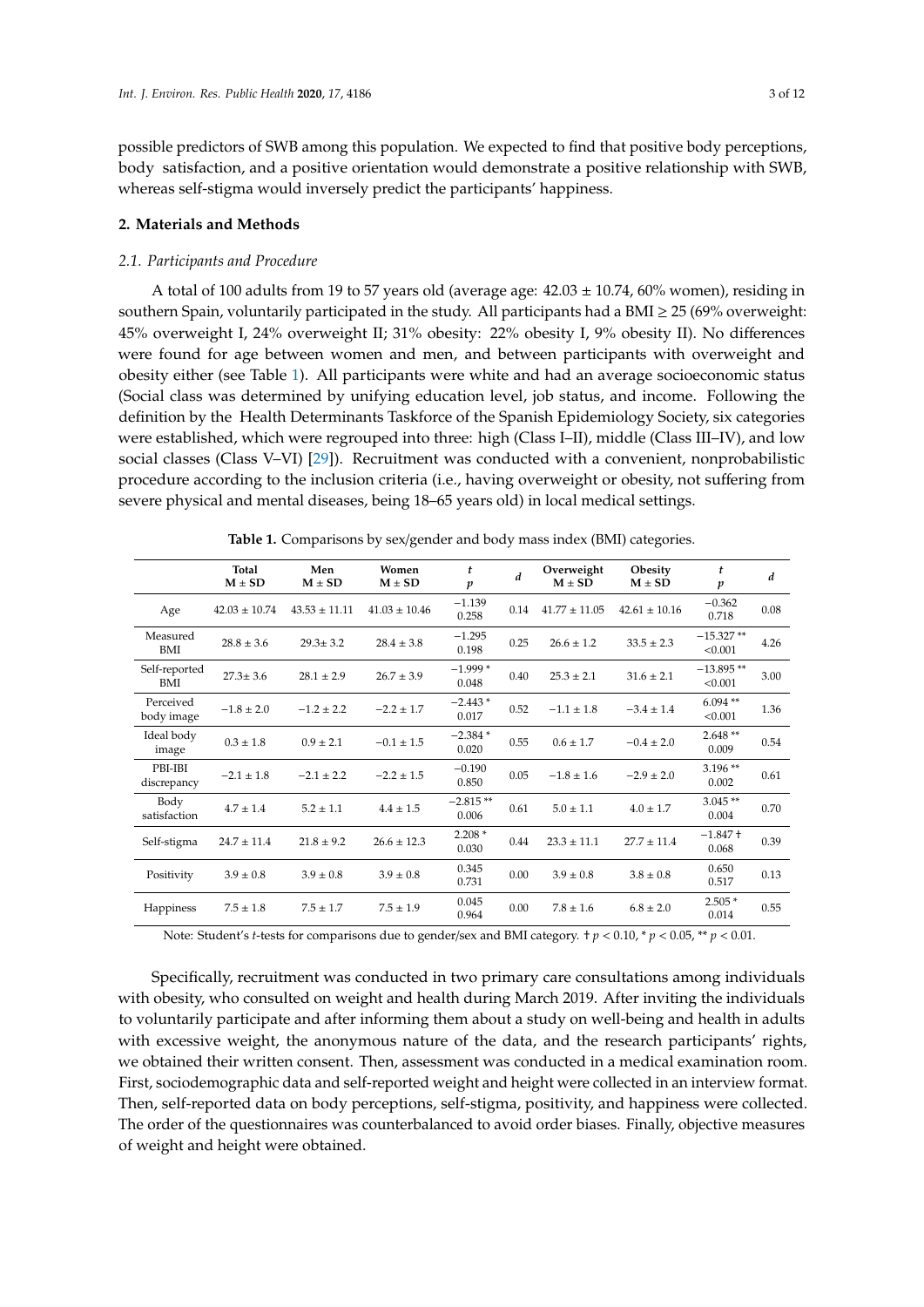Approval was obtained from the ethics committee of the authors' university (CIEB-2018-1-36). The procedures used in this study adhere to the tenets of the Declaration of Helsinki of 1975, revised in 2013.

#### *2.2. Study Variables and Measures*

Sociodemographic data were collected from the participants. Based on self-reported weight and height, we calculated BMI as kg/m<sup>2</sup>. We also measured weight and height with a mobile anthropometer (Aicok Weight Scale, mod. CF398BLE, USA), which uses bioelectrical impedance analysis technology for monitoring multiple physical indexes, including body weight (weight range up to 400 pounds/180 kg and indexing value accurate to 0.2 pounds/0.1 kg) and BMI. The participants were weighed while erect, with the arms along the body, in bare feet and light clothes. BMI based on measured weight was categorized according to international standards on nutritional status in the adult population [\[30,](#page-10-13)[31\]](#page-10-14), i.e., <18.5 low weight, 18.5–24.9 normal weight, 25.0–29.9 overweight (25.0–26.9 overweight type I and 27.0–29.9 overweight type II), and ≥30.0 obesity (30.0–34.9 obesity type I, 35.0–39.9 obesity type II, and ≥40.0 obesity type III). The accuracy of body weight estimation was calculated as the discrepancy between objective and subjective BMI. For the analyses, measured BMI was used, unless any other specification is made.

The perceptual component of body image [\[32\]](#page-10-15) was explored by using silhouettes corresponding to different BMI ranges [\[33\]](#page-10-16). A total of 15 male or female body figures were presented to the individuals to assess their own perceived bodies (perceived body image, PBI) and ideal body (ideal body image, IBI) (in both cases,  $-7$  = excessively obese, 0 = excessively thin and flaccid, 7 = excessively muscular). In addition, the desire to change weight and body appearance was assessed by the PBI-IBI discrepancy (i.e., negative values indicate a desire for a slimmer and/or more muscular body; positive values indicate a desire for a heavier and/or less muscular body; a value of 0 indicates the desire to maintain the same body and appearance). This discrepancy has been widely used as an indicator of body satisfaction [\[33](#page-10-16)[–36\]](#page-10-17). Body dissatisfaction was also assessed by a single face-valid item ("How satisfied are you with your current body weight and appearance?"  $1 =$  extremely dissatisfied,  $7 =$  extremely satisfied) [\[33\]](#page-10-16). Body satisfaction is considered a key dimension in the evaluative–subjective component of body image [\[32\]](#page-10-15).

Stigma and self-stigma associated with excess weight were assessed with the Spanish version [\[37\]](#page-10-18) of the 11-item Weight Bias Internalization Scale (M-WBIS) [\[38\]](#page-10-19). Weight-related stigma is assessed with respect to personal competence and self-worth, attractiveness, judgments by others, desire to change weight, weight-related distress, sexual opportunities, and so forth (1 = completely disagree, 7 = completely agree). Higher scores indicate greater self-stigma (two items are reverse-scored). Cronbach's  $\alpha$  was 0.83 in the present study.

Positive functioning was assessed with the Spanish version [\[39\]](#page-11-0) of the 8-item Positivity Scale [\[40\]](#page-11-1). Positivity is defined as the tendency to view life and personal experiences with a constructive perspective, i.e., life satisfaction, personal confidence, self-pride, hope and enthusiasm for future, social support, and so forth  $(1 = \text{completely disagree}, 5 = \text{completely agree})$ . A global score was obtained by adding response values and then dividing by the number of items, with higher scores indicating greater positivity (one item is reverse-scored). Cronbach's α was 0.87 in the present study.

SWB was self-reported with the Happiness Scale [\[41\]](#page-11-2). Only the single-item indicator of current happiness ("How happy are you at the present, i.e., the last few days or weeks?"  $0 =$  extremely unhappy, 10 = extremely happy) was used. Single-item indicators of happiness are usually used in national surveys and individual research [\[42\]](#page-11-3). Instead of specific indicators of satisfaction with life or hedonic balance (i.e., positive and negative affect) [\[43\]](#page-11-4), we measured SWB at a "molar" level by assessing an individual's summary assessment of their subjective happiness as a more global psychological phenomenon [\[1\]](#page-9-0).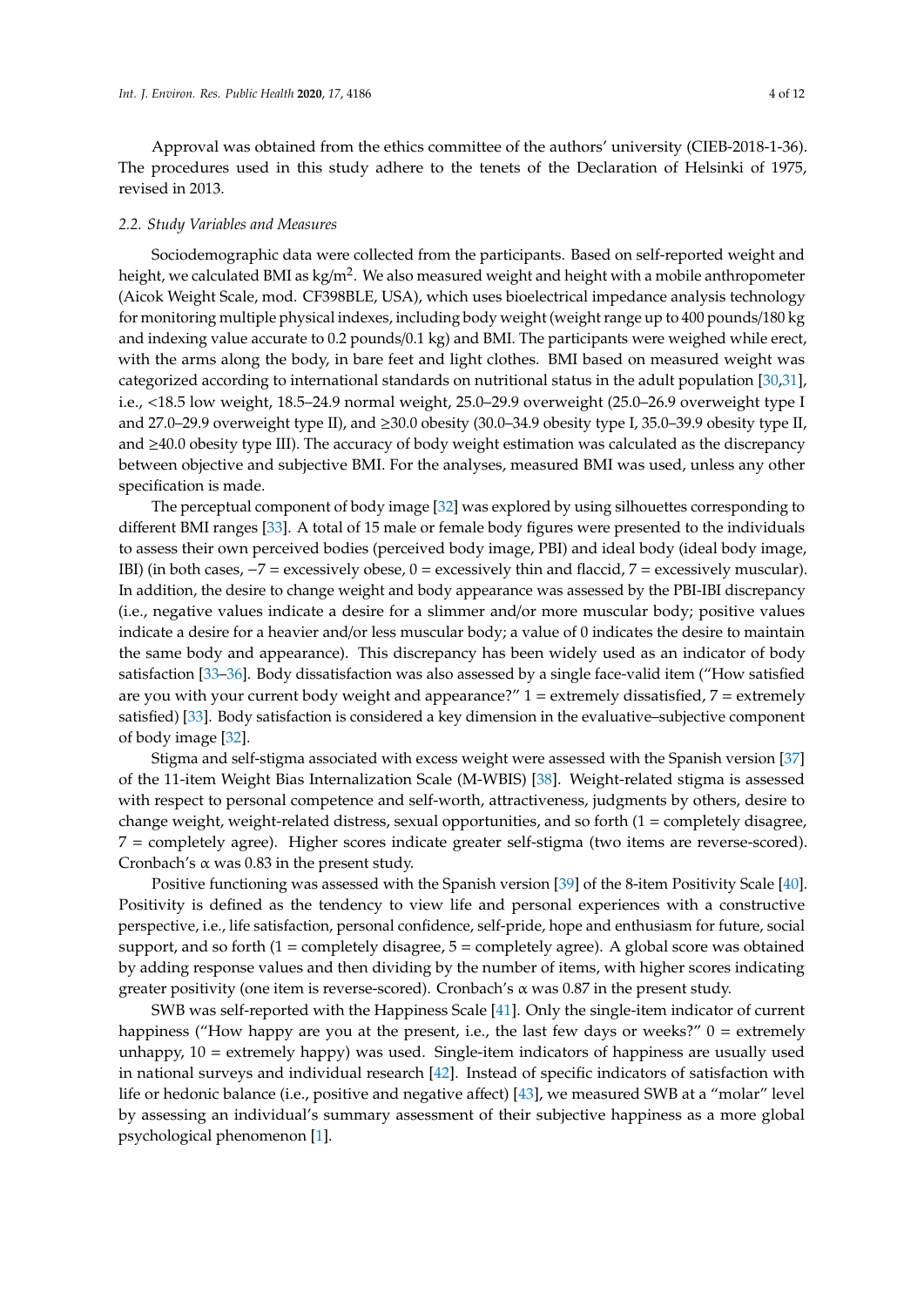## *2.3. Statistical Analyses*

Statistical analyses for the current study were conducted using SPSS 25.0 (SPSS Inc., Chicago, IL, USA, 2017). The nature and adequacy of the data were checked, and parametric assumptions were confirmed. In addition to descriptive analysis (mean and standard deviation  $(M \pm SD)$  for continuous variables, n and % for categorical variables), we conducted Student's *t*-tests for comparisons of independent samples in order to explore differences in the study variables due to gender/sex (the term "gender/sex" is used herein to emphasize the interrelation and intersectionality between the concepts, and the personal experiences, of both sex and gender) and BMI category (i.e., overweight and obesity). A correction was adopted for unequal variances of subgroups when appropriate. Cohen's *d* effect A correction was adopted for unequal variances of subgroups when appropriate. Conen s *a* effect size [\[44\]](#page-11-5) was calculated (for equal sample sizes:  $d = |m_1 - m_2| / \sqrt{|(s_1^2 + s_2^2)/2|}$ ; for unequal sample size  $[44]$  was calculated (for equal sample sizes:  $u = |m_1 - m_2| / \sqrt{|(s_1 - s_2 -)/2|}$ ; for unequal sample sizes:  $d = |m_1 - m_2| / \sqrt{|((n_1 - 1)s_1^2 + (n_2 - 1)s_2^2) / (n_1 + n_2 - 2)|}$ ; m = mean, s = standard deviation), with  $d < 0.2$  indicating a low effect size, 0.5 indicating a medium effect size, and >0.8 indicating a high effect size. Two-way analyses of variance (ANOVAs) were run to test the effect of the interaction of BMI category and gender/sex on the study variables, with a calculation of main simple effects  $[45]$ . Eta<sup>2</sup> was obtained for indicating effect sizes. Furthermore, bivariate, zero-order Pearson's correlations among the study variables were calculated (BMI as a continuous variable). Finally, hierarchical multiple linear regression analysis was used to examine the predictive validity of body image dimensions, self-stigma, and positivity on happiness, controlling for age, gender/sex, and BMI (as a continuous variable).

## **3. Results**

## *3.1. Descriptive Findings and Comparisons by Sex*/*Gender and BMI Category*

On average, the participants perceived their current bodies to be similar to overweight, non-obese figures, and they desired a slimmer, nonmuscular body, indicating, on average, an underestimation of their real weight (i.e., the discrepancy between objective and subjective BMI; Table [1\)](#page-2-0). Their body satisfaction was moderate-to-high. The participants also reported, on average, low self-stigma, high positivity, and high happiness. Compared with men, women reported bodies containing higher fat mass and a thinner ideal appearance, as well as lower body satisfaction and higher weight-related self-stigma (Table [1\)](#page-2-0). Men and women did not differ in terms of a desire to change their weight (i.e., PBI-IBI discrepancy), positivity, and SWB. Participants with obesity reported a significantly more negative PBI and a less exigent IBI, corresponding to bodies with overweight; they also reported a greater desire to change their weight compared to participants with overweight. In addition, individuals with obesity showed significantly lower body satisfaction, marginally higher self-stigma, and significantly lower happiness. No differences in positivity were found between individuals with obesity or with overweight.

#### *3.2. Interaction E*ff*ects of Sex*/*Gender and BMI Category*

Two-way ANOVAs were conducted to explore the effect of the interaction of the measured BMI category and gender/sex on body satisfaction, stigma, positivity, and happiness. The interaction did not have a significant effect on body satisfaction ( $F = 0.232$ ,  $p = 0.631$ ), stigma ( $F = 0.187$ ,  $p = 0.667$ ), positivity  $(F = 0.014, p = 0.907)$ , or happiness  $(F = 3.227, p = 0.076)$ . For both males and females, a higher BMI was associated with lower body satisfaction, higher self-stigma, lower positivity, and decreased happiness. The interaction effect was close to significance in the case of happiness; appealing differences were observed between males and females: while there was a slight decrease in happiness as BMI increased in men (7.5 vs. 7.3 units for overweight and obesity, respectively), the difference was 1.6 units between women with overweight (7.9 units) and those with obesity (6.3 units).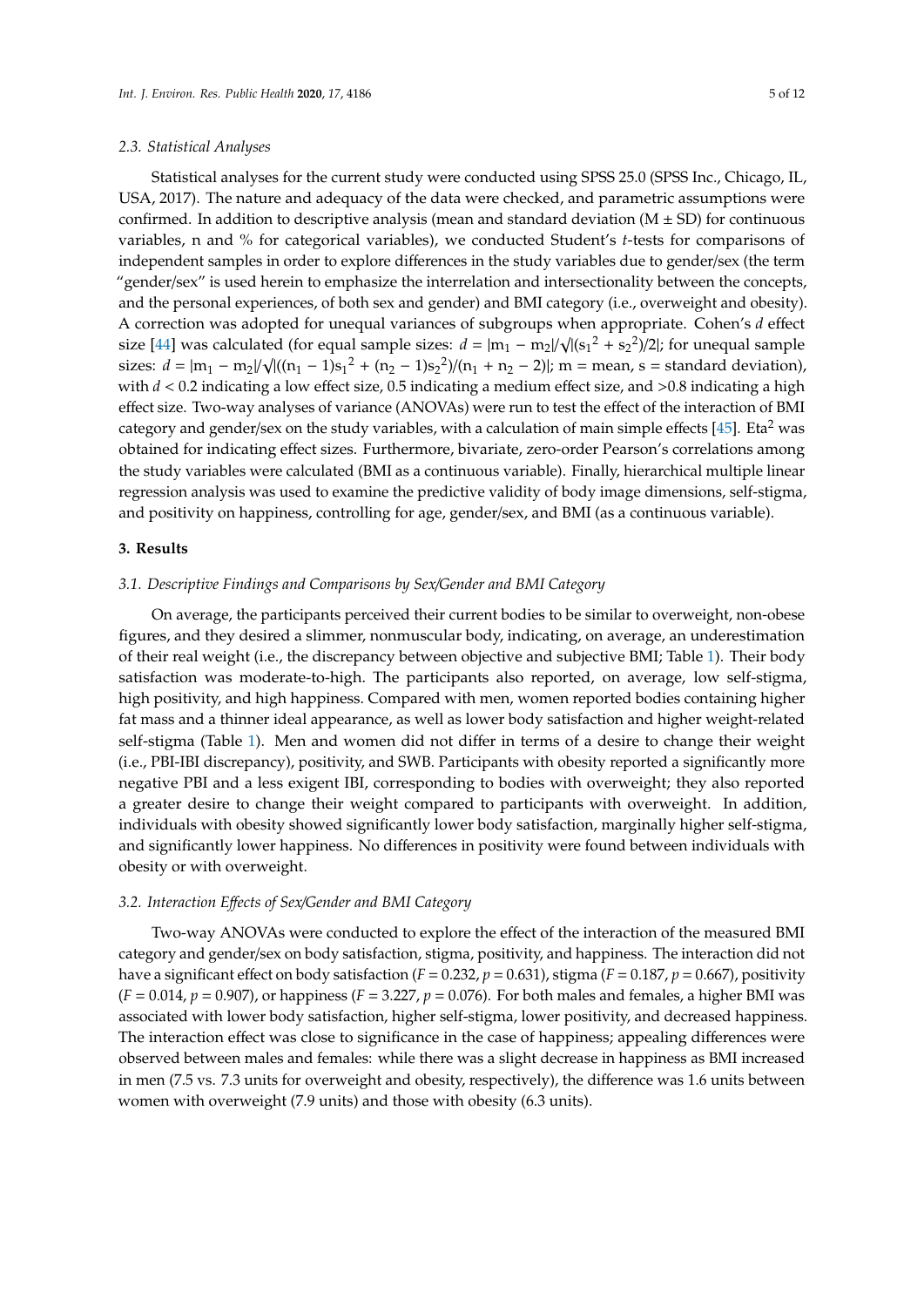#### *3.3. Correlations and Hierarchical Multiple Regression for Predicting SWB*

<span id="page-5-0"></span>Table [2](#page-5-0) shows zero-order, bivariate correlations among the study variables.

|                      | $\overline{2}$   | 3         | 4         | 5         | 6         | 7          | 8         | 9         |
|----------------------|------------------|-----------|-----------|-----------|-----------|------------|-----------|-----------|
| Measured BMI         | $1 \quad 0.92**$ | $-0.52**$ | $-0.30**$ | $-0.26*$  | $-0.38**$ | $0.20*$    | $-0.02$   | $-0.22*$  |
| Self-reported BMI    |                  | $-0.49**$ | $-0.30**$ | $-0.23*$  | $-0.30**$ | $0.18 +$   | $-0.02$   | $-0.19 +$ |
| Perceived body image |                  |           | $0.56**$  | $0.52**$  | $0.50**$  | $-0.23*$   | $-0.05$   | 0.10      |
| Ideal body image     |                  |           |           | $-0.42**$ | $0.28**$  | $-0.06$    | $-0.11$   | 0.01      |
| PBI-IBI discrepancy  |                  |           |           | 1         | $0.26*$   | $-0.20*$   | 0.05      | 0.10      |
| Body satisfaction    |                  |           |           |           |           | $-0.44$ ** | $0.26**$  | $0.44**$  |
| Self-stigma          |                  |           |           |           |           |            | $-0.43**$ | $-0.43**$ |
| Positivity           |                  |           |           |           |           |            |           | $0.48**$  |
| Happiness            |                  |           |           |           |           |            |           |           |

**Table 2.** Bivariate Pearson's correlations among the study variables.

Note. † *p* < 0.10, \* *p* < 0.05, \*\* *p* < 0.01.

We used hierarchical multiple regression to examine the effect of body satisfaction, self-stigma, and positivity on SWB while controlling for measured BMI, age, and gender/sex. Demographic variables were entered in Step 1, body satisfaction was entered in Step 2, self-stigma was entered in Step 3, and positivity was entered in Step 4. Demographic and anthropometric variables accounted for 4% of the variance in Step 1 of the regression involving happiness (corr.  $R^2 = 0.04$ ,  $F = 4.888$ ,  $p = 0.029$ ); neither age nor gender/sex significantly contributed to the explained variance, and only BMI was a significant predictor (*b* = −0.22, *p* = 0.029). Hence, as BMI increases, individuals are less likely to report being happy. BMI was no longer a significant predictor after body satisfaction  $(b = 0.42, p = 0.000)$ was entered in Step 2 (corr.  $R^2 = 0.18$ ,  $F = 11.745$ ,  $p = 0.000$ ). When self-stigma was entered into the equation in Step 3, it produced a significant increment in explained variance (corr.  $R^2 = 0.24$ ,  $F = 11.332$ ,  $p = 0.000$ ), and body satisfaction ( $b = 0.29$ ,  $p = 0.006$ ) remained a significant predictor along with stigma ( $b = -0.29$ ,  $p = 0.004$ ). The final model (Table [3\)](#page-5-1) accounted for 33% of the variance in happiness (corr.  $R^2 = 0.33$ ,  $F = 13.099$ ,  $p = 0.000$ ), with body satisfaction ( $b = 0.25$ ,  $p = 0.012$ ) and positivity ( $b = 0.34$ ,  $p = 0.000$ ) as significant independent predictors of happiness. Thus, individuals with overweight and obesity with higher positivity traits and body satisfaction are more likely to be happier. It should be noted, however, that the zero-order correlation between self-stigma and happiness was significant, and it was a significant predictor in Step 3, implying that the finding in Step 4 might be a suppressor effect of positivity on self-stigma [\[46\]](#page-11-7). Thus, the findings provide support for the idea that the effect of BMI on happiness is mediated by the addition of a subjective experience of BMI (i.e., body satisfaction) and positivity disposition, while positivity suppresses the pervasive effects of self-stigma on SWB.

|                              | Stand. Beta | Stand. Error |          |           |
|------------------------------|-------------|--------------|----------|-----------|
| Measured BMI $\text{kg/m}^2$ | $-0.08$     | 0.045        | $-0.938$ | 0.350     |
| Body satisfaction            | 0.25        | 0.125        | 2.549    | $0.012*$  |
| Self-stigma                  | $-0.15$     | 0.016        | $-1.541$ | 0.127     |
| Positivity                   | 0.34        | 0.208        | 3.722    | $0.000**$ |

<span id="page-5-1"></span>**Table 3.** Hierarchical multiple regression of happiness on body satisfaction, self-stigma, and positivity controlling for BMI, age, and gender/sex.

The dependent variable is happiness. Standard errors were robust to heteroskedasticity. In all the regressions, we controlled for potential confounders.  $* p < 0.05$ ,  $* p < 0.01$ .

#### **4. Discussion**

In the present study, we explore the experiences of excess weight (i.e., BMI), body image perceptual and evaluative–subjective dimensions, self-stigma, positivity, and happiness in adults with overweight or obesity, as well as the associations among these variables.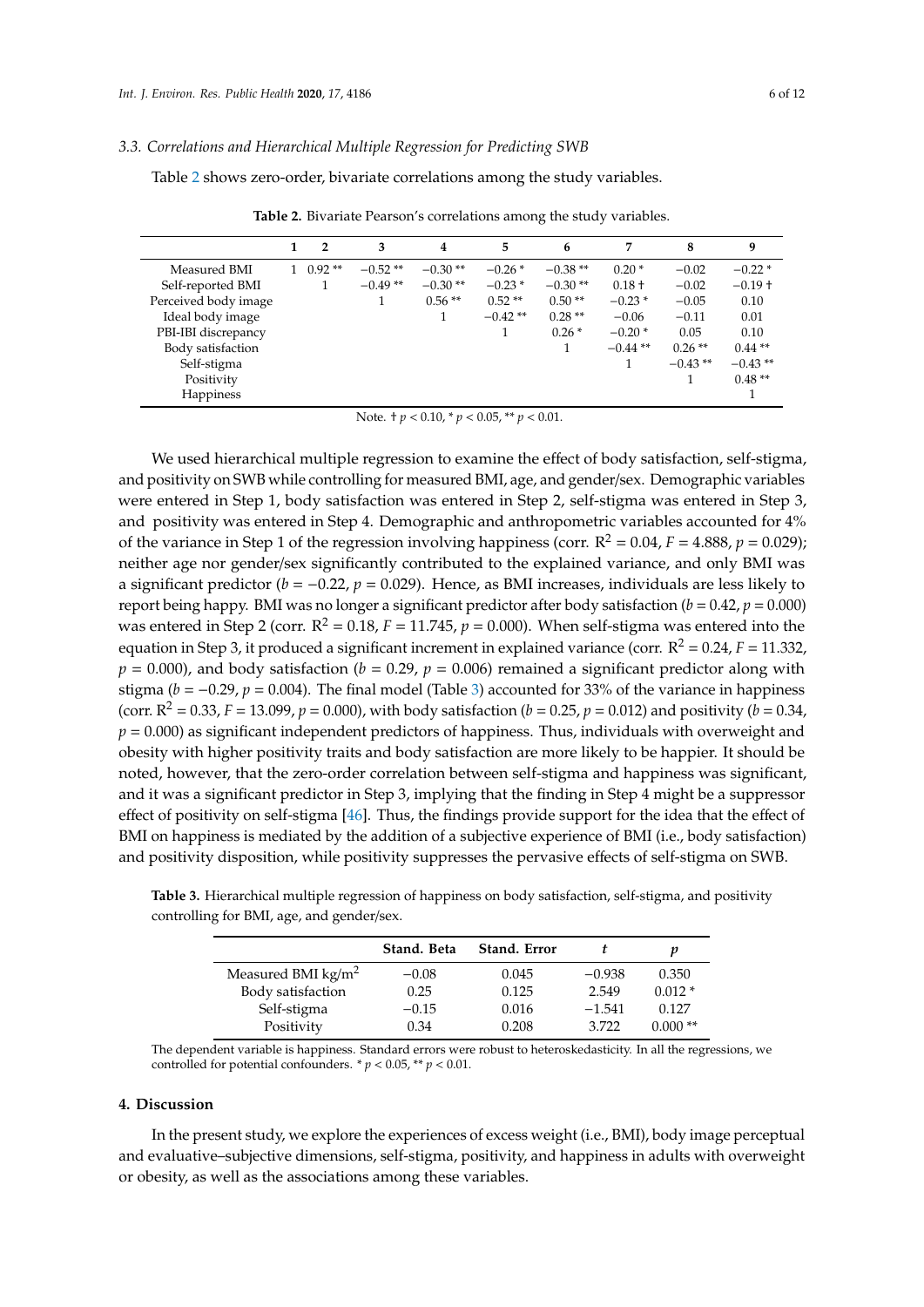The body perceptions reported by the participants of the present study are in line with other findings on individuals with overweight in our nation [\[33](#page-10-16)[–36\]](#page-10-17). Compared with men, women reported significantly more negative body self-perceptions, i.e., bodies containing higher fat mass, and a slimmer ideal appearance, as well as lower body satisfaction [\[34–](#page-10-20)[36\]](#page-10-17). Compared with participants with overweight, participants with obesity reported lower body satisfaction, a significantly more negative PBI and an IBI that did not differ considerably from their own body, i.e., they chose overweight bodies [\[34](#page-10-20)[–36\]](#page-10-17). The interaction between BMI and gender/sex did not have an effect on body perceptions and satisfaction. For males and females, body dissatisfaction increases as BMI increases by desiring smaller body sizes [\[35\]](#page-10-21). While the desire to change their body (i.e., PBI-IBI discrepancy) did not vary due to gender/sex [\[36\]](#page-10-17), individuals with obesity reported a stronger desire for change to reach their ideal body [\[34\]](#page-10-20). In addition, our findings are in accordance with others showing that women of all ages value and compare themselves to a thin, lightly toned body while men value slender and muscular, athletic-type bodies [\[32\]](#page-10-15); this is also true for women and men with excessive weight [\[3\]](#page-9-2).

Self-stigma was low-to-moderate in this sample, paralleling previous findings on perceived personal discrimination among Spanish individuals with obesity [\[10](#page-9-8)[,11,](#page-9-9)[22,](#page-10-5)[23,](#page-10-6)[47\]](#page-11-8). Women demonstrated higher weight-related self-stigma compared to men; as others have indicated, women are more affected by weight stigmatization [\[7\]](#page-9-5) and group discrimination [\[23\]](#page-10-6), yet this finding has not been previously found among Spanish individuals with obesity seeking or undergoing treatment for weight loss [\[10,](#page-9-8)[11,](#page-9-9)[23,](#page-10-6)[47\]](#page-11-8). While others have not found an influence of BMI on stigma among individuals with excess weight [\[10,](#page-9-8)[11,](#page-9-9)[23\]](#page-10-6), some research exists on the positive relationship between weight and weight self-stigma [\[47\]](#page-11-8), and we found that participants with obesity showed marginally higher self-stigma compared to individuals with overweight. In the present study, the interaction between gender/sex and BMI did not have an effect on weight-related stigma.

Independent of gender/sex and BMI, the participants showed elevated positivity. As far as we know, there is no previous research on the relationship between weight, body image, and positivity, and studies on positive orientation among individuals with obesity are lacking as well. Thus, our findings on positivity are novel in body image or obesity research. Furthermore, research conducted with Spanish samples on the positivity trait is scarce, which is another contribution of this study. Our findings on participants' positivity are comparable to those found with heterogeneous Spanish samples of university students [\[40\]](#page-11-1) and adults not affected by severe illnesses [\[48\]](#page-11-9), although in another study, adults from the general population demonstrated higher positivity compared to our participants with obesity [\[49\]](#page-11-10). Moreover, others found no differences in positivity between women and men [\[39,](#page-11-0)[40,](#page-11-1)[49\]](#page-11-10). The "positive cognitive triad" on the self, life, and future is an important variable for well-being, as it makes people capable of facing life in spite of adversity, failure, loss, or serious illness [\[27\]](#page-10-10). In Spanish samples, it has been demonstrated to be different among individuals being treated for adjustment disorder or cardiovascular disease compared to the general population; positivity is capable of predicting the individuals' illness condition and is associated with adaptive coping and self-efficacy for negative emotion regulation [\[48](#page-11-9)[,49\]](#page-11-10). It also may help individuals to manage their health more successfully, as patients with cardiovascular disease participating in a rehab program demonstrated higher positivity than healthy controls [\[49\]](#page-11-10). Thus, we encourage researchers to deeply explore positivity and its outcomes regarding weight control, appearance management, stigma influence, and overall well-being of people living with excessive weight.

Participants in the present study reported average happiness that mirrors data from the latest EU Eurostat [https://[ec.europa.eu](https://ec.europa.eu/eurostat/)/eurostat/] and the Spanish Sociologic Research Center [http://[www.cis.es](http://www.cis.es/)/], although the levels in this study were 1 point higher compared to the UN Gallop World Pull [\[50\]](#page-11-11). Others have found that Spanish individuals with obesity are, on average, happy [\[11\]](#page-9-9), whereas other findings have supported decreased SWB for them [\[10,](#page-9-8)[22\]](#page-10-5). Participants with obesity demonstrated significantly lower SWB compared to individuals with overweight [\[11\]](#page-9-9). Moreover, although no gender/sex differences were established for SWB, different trends were observed between males and females for happiness when BMI was considered: happiness is less impacted by BMI increases among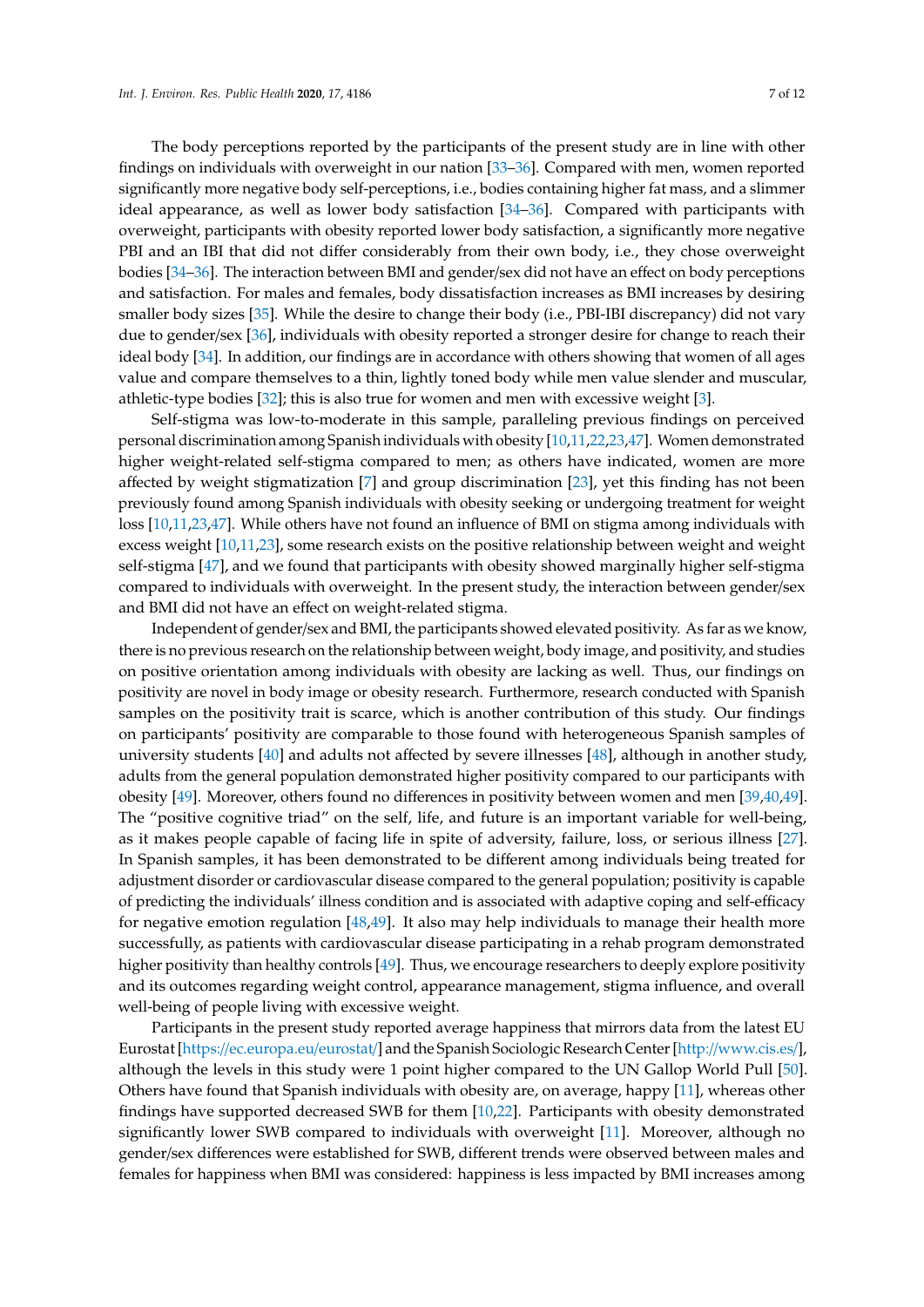men, but women feel considerably unhappier if they get fatter [\[18,](#page-10-3)[21\]](#page-10-4). Given that the female participants in this study also demonstrated lower body satisfaction and higher weight stigma compared to male participants, this finding might be derived from the higher relevance imposed on the feminine body and the internalization of the beauty standards compared to males [\[32\]](#page-10-15). Nevertheless, some authors have not found effects of age, sex, and BMI on psychological well-being (i.e., self-stigma, happiness) among individuals with obesity [\[10,](#page-9-8)[11,](#page-9-9)[22,](#page-10-5)[23\]](#page-10-6).

In the present study, participants with lower BMI, higher body satisfaction, suffering from lower stigmatization phenomena, and holding more positive expectations about the self, life, and future were also more likely to report feeling happier. We also found that body satisfaction and positivity were independent predictors of happiness when controlling for age, gender/sex and BMI, suggesting that those individuals with overweight and obesity with better body acceptance and enjoyment and with greater positive expectations about the self, life, and future were more likely to report that they were happy. The estimates shown in Table [3](#page-5-1) seem to suggest that there is no direct effect of obesity on well-being. In contrast, the impact of objective weight on SWB was fully mediated by body satisfaction and positivity. Furthermore, the effect of subjective appreciation of weight and body on happiness persists even after controlling for BMI and when weight stigma and positivity were introduced as further regressors, implying that personal body valorisation is associated with some direct psychosocial effects on well-being. Moreover, the progressive attenuation of the coefficients from Models 1 to 4, representing the effects of BMI, body satisfaction, and stigma on happiness, suggests that the obesity effect is partially explained by the relationship between these psychosocial characteristics and positivity.

Notably, our findings stress that without the contribution of psychological mediators in the relationship between BMI and happiness, it is hardly understandable, if detectable. Our findings further reveal that women and men demonstrate the same pattern and that the same mediators are needed to fully capture the association between BMI and happiness. Nevertheless, while the combination of these variables accounted for a significant proportion of the variance in happiness, two-thirds of the variance remains unexplained, and an avenue for future research is to investigate other contributors to happiness among individuals with obesity.

In addition, we found that participants with obesity reported lower happiness than participants with overweight, but BMI was not a significant predictor of SWB when other psychosocial variables were included in the model. It has been found that BMI is related to decreased happiness only among individuals with obesity, not among individuals with overweight and normal weight [\[13,](#page-9-11)[17\]](#page-10-1). Furthermore, conflicting results have been obtained with perceived weight instead of BMI and the congruency between both indicators [\[51\]](#page-11-12). Indeed, BMI alone is not considered to be an adequate measure of obesity or a sufficient predictor of obesity-related health outcomes, as it does not fully capture the adverse effects of obesity [\[13\]](#page-9-11). Thus, it might be more interesting to use corporeal self-perceptions and body satisfaction rather than objective BMI-based categories [\[1,](#page-9-0)[51,](#page-11-12)[52\]](#page-11-13). Our findings support this affirmation. Thus, while evidence indicates that SWB is negatively affected by obesity after taking into account the effect of all other relevant individual-level covariates, more studies are needed to confirm this pattern, and there are still many issues to be explored regarding this relationship.

Interestingly, we found a suppression effect of positivity on self-stigma when predicting SWB, since stigma was a significant predictor before positivity was introduced to the model. Consequently, the effect of BMI on happiness was mediated by the addition of the subjective experience of BMI (i.e., body satisfaction) and the positivity disposition, and the latter suppressed the pervasive effects of self-stigma on SWB. While BMI has been linked to stigma and rejection [\[47\]](#page-11-8), others have found that BMI is unrelated to discrimination among obesity-range individuals [\[10\]](#page-9-8), so the exact mechanism through which stigma is linked to weight and possible protective factors against its pervasive effects should be more deeply explored in future research.

Our findings have several interesting practical derivations. Along with complete preparation of professionals in order to successfully attend obesity in its complexity [\[53\]](#page-11-14) and actions for increasing awareness of body weight and health issues among the general public and individuals at risk or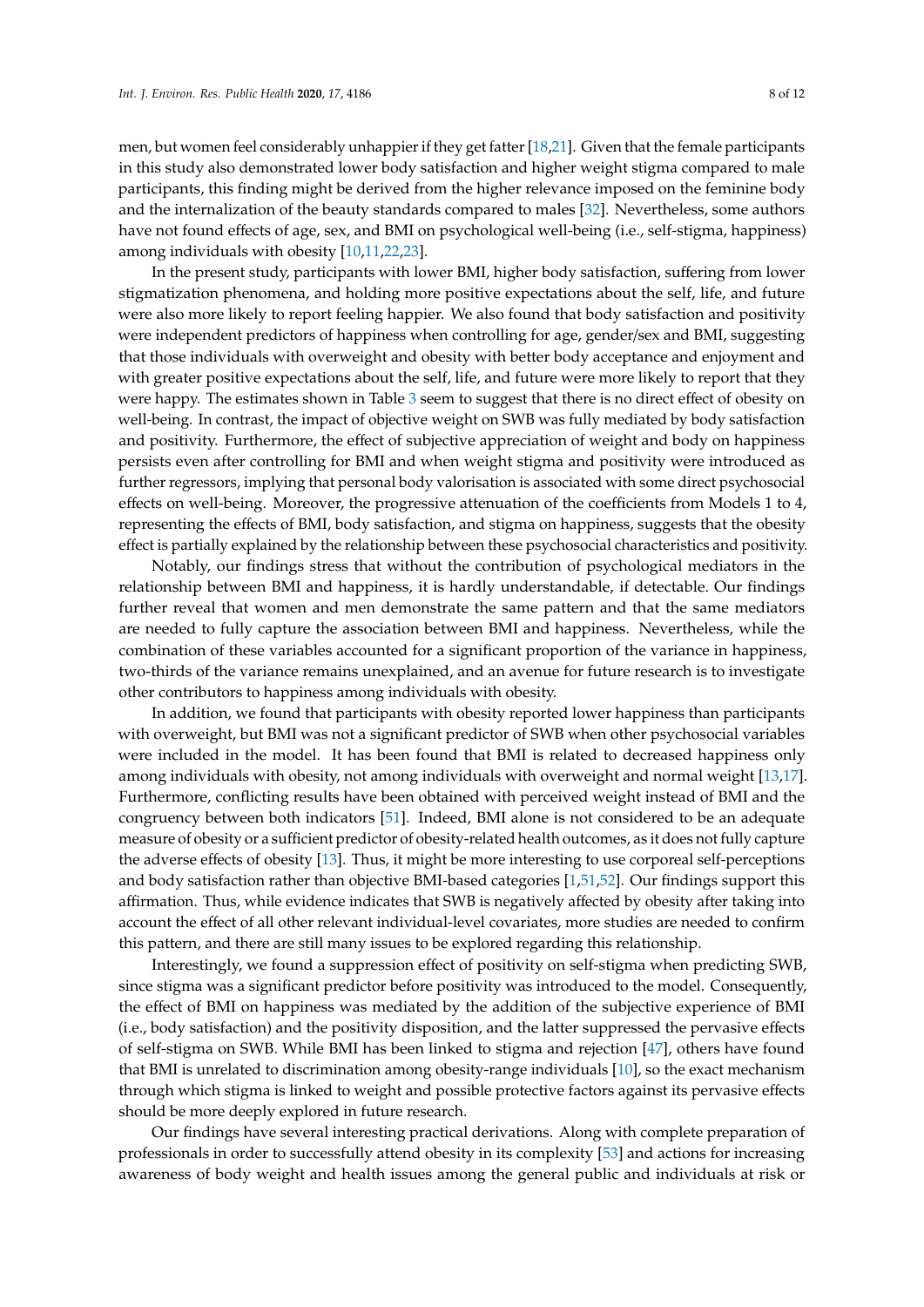suffering from excess weight [\[54\]](#page-11-15), public campaigns and health policies should foster the promotion of healthier, positive, and realistic body images [\[55\]](#page-11-16) and of healthy weight-control strategies for weight and appearance management [\[56,](#page-11-17)[57\]](#page-11-18) (e.g., [\[58\]](#page-11-19)). By listening to people's experiences and recognizing body weight as one aspect of human diversity, we can promote inclusion and acceptance of all individuals, regardless of their body weight, shape, or size, and thus support their health, well-being, and participation throughout life. Moreover, our findings can be interpreted under the umbrella of the criticisms currently directed to the "weight-centered health paradigm" (WCHP), by which body weight is placed at the heart of the discourses about health, resulting in an enhanced adipophobicogenic environment and reduced health and quality of life of those living with excessive weight. This dominant paradigm has resulted in arguments from critical health promotion for a paradigm shift away from focusing on weight and focusing instead on health and well-being within a "healthy at every size", more salutogenic approach [\[59,](#page-11-20)[60\]](#page-11-21). In addition, widespread interventions among the general population, as well as specifically for the subpopulation with obesity, should focus on eradicating the ubiquitous social weight stigma and mitigating the deleterious influence of self-stigma on well-being [\[7\]](#page-9-5). Finally, as Caprara et al. [\[27\]](#page-10-10) have pointed out, a recommendation for designing practices "conducive to promoting and sustaining positive orientation as a powerful driver of individuals' flourishing" (p. 131) among individuals living with excess weight should be encouraged, given the mediating effects of positivity for both weight and weight stigma when SWB is considered.

Despite the contributions of the present study, which included examining the effects of BMI, several dimensions of body perceptions, weight stigma and, for the first time, to the best of our knowledge, positivity, on the happiness of a sample of men and women with overweight and obesity, our findings should be considered in light of several limitations. The sample is limited and probably not representative of the whole Spanish population. Moreover, the participants demonstrated, on average, moderate body satisfaction, low self-stigma, high positivity, and high happiness, possibly over-representing a "positive" subgroup of individuals with obesity or a group with positive or functional body self-perceptions. Our findings need to be replicated with broader and more heterogeneous samples throughout the nation. In addition, the relationship between BMI or body perceptions and SWB is also affected by several contextual variables, such as the prevalence of obesity and relative comparisons, social weight norms, and stigmatization social processes [\[19,](#page-10-2)[20\]](#page-10-22), as well as contextual sociopolitical and cultural factors [\[14\]](#page-9-12). Furthermore, other factors may have an influence on the variables explored in the present study, such as physical activity and other healthy habits, self-perceived health status, education level, employment status, or wealth/social class (e.g., [\[13](#page-9-11)[,19](#page-10-2)[,20](#page-10-22)[,34](#page-10-20)[,49\]](#page-11-10)), but we did not explore these factors. Our findings (i.e., only one-third of the variance was explained by the model) indicate that there are likely other factors at play in explaining levels of well-being in people with obesity. Thus, future research should investigate other determinants of the relationship between anthropometrics, body appreciation, weight-related sociocultural phenomena, and happiness. Besides, we selected the measurement tools we have used, but no doubt, there are alternative instruments and approaches to gather data on the phenomena we have explored. Finally, the descriptive, correlational nature of the study limits the conclusions to be derived, and future research should adopt other research designs and analytical procedures to complement our knowledge on the issues explored herein.

#### **5. Conclusions**

In summary, the main findings reported in the present study provide support for the happiness of adults with overweight and obesity and the relationships of body image dimensions, weight-related stigma, positivity, and well-being (i.e., happiness) in the context of obesity. While demographics, BMI, and stigma have limited direct influence, body satisfaction and, to a greater extent, positivity accounted for significant proportions of the variance in happiness. Moreover, positive orientation suppressed the pervasive influence of stigma on SWB. The current study offers new directions for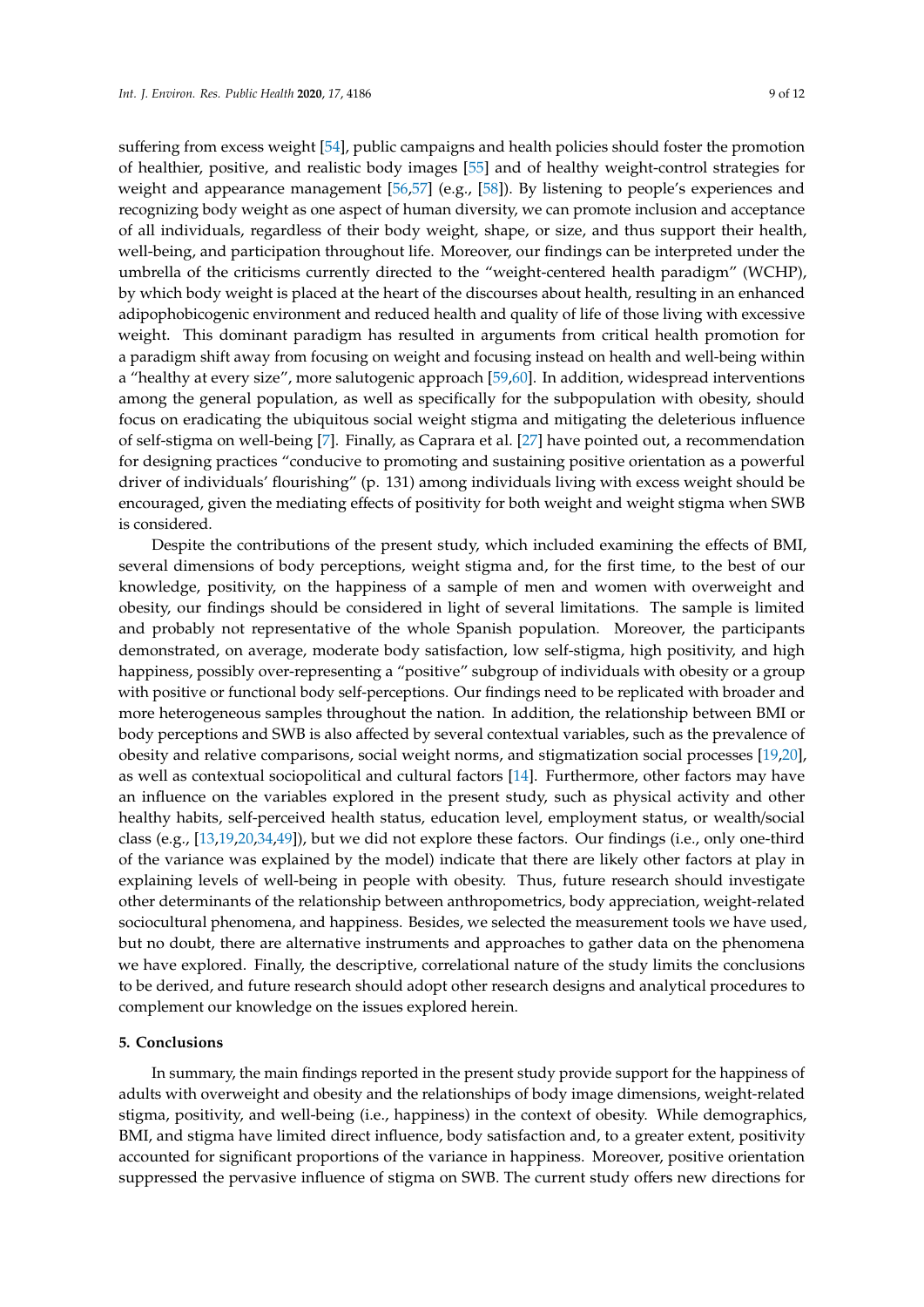the study of SWB in obesity. Future research is required to investigate ways in which weight, body satisfaction, weight-related stigma, and positivity may interact to affect well-being and functioning in individuals with excess weight and to explore how accumulated evidence may be used to inform health interventions for preventing and managing obesity in all its dimensions.

**Author Contributions:** Conceptualization, D.G.-I., J.G.-H., A.R.-T., and F.A.; methodology, D.G.-I., J.G.-H., A.R.-T., and F.A.; formal analysis, D.G.-I. and F.A.; investigation, D.G.-I., J.G.-H., A.R.-T., R.L., A.O., E.N., M.J.R., C.L.-M., and F.A.; resources, D.G.-I., J.G.-H., A.R.-T., R.L., A.O., E.N., M.J.R., C.L.-M., and F.A.; data curation, D.G.-I., R.L., A.O., E.N., M.J.R., and C.L.-M.; writing—original draft preparation, D.G.-I.; writing—review and editing, D.G.-I., J.G.-H., A.R.T., and F.A.; supervision, D.G.-I. and F.A.; project administration, D.G.-I. and F.A.; funding acquisition, D.G.-I., A.R.-T., and F.A. All authors have read and agreed to the published version of the manuscript.

**Funding:** This research was partially supported with the financial aid conceded to the "Psicología de la Salud/Medicina Conductual" Research Group (CTS-267) and "Psicología del Ejercicio, el Deporte y la Salud" Research Group (CTS-980) by the Junta de Andalucía (Spain), as well as to the Research Project "Quality of life and body image in adults with obesity" (PIVA Projects, Ref. ICB2) by the Universidad Autónoma Ciudad Juárez (Mexico).

**Acknowledgments:** We are grateful to all the participants and assistants who made this study possible.

**Conflicts of Interest:** The authors declare no conflict of interest. The funders had no role in the design of the study; in the collection, analyses, or interpretation of data; in the writing of the manuscript; or in the decision to publish the results.

## **References**

- <span id="page-9-0"></span>1. Swami, V.; Tran, U.S.; Stieger, S.; Voracek, M. Associations between women's body image and happiness: Results of the YouBeauty.com Body Image Survey (YBIS). *J. Happiness Stud.* **2015**, *16*, 705–718. [\[CrossRef\]](http://dx.doi.org/10.1007/s10902-014-9530-7)
- <span id="page-9-1"></span>2. Latner, J.D.; Wilson, R.E. Obesity and body image in adulthood. In *Body Image: A Handbook of Science, Practice, and Prevention*; Cash, T.F., Smolak, L., Eds.; Guilford Press: New York, NY, USA, 2011; pp. 189–197.
- <span id="page-9-2"></span>3. Weinberger, N.A.; Kersting, A.; Riedel-Heller, S.; Luck-Sikorski, C. Body dissatisfaction in individuals with obesity compared to normal-weight individuals: A systematic review and meta-analysis. *Obes. Facts* **2016**, *9*, 424–441. [\[CrossRef\]](http://dx.doi.org/10.1159/000454837) [\[PubMed\]](http://www.ncbi.nlm.nih.gov/pubmed/28013298)
- 4. Chao, H.L. Body image change in obese and overweight persons enrolled in weight loss intervention programs: A systematic review and meta-analysis. *PLoS ONE* **2015**, *10*, e0124036. [\[CrossRef\]](http://dx.doi.org/10.1371/journal.pone.0124036) [\[PubMed\]](http://www.ncbi.nlm.nih.gov/pubmed/25946138)
- <span id="page-9-3"></span>5. Silva, D.; Ferriani, L.; Viana, M.C. Depression, anthropometric parameters, and body image in adults: A systematic review. *Rev. Assoc. Med. Bras.* **2019**, *65*, 731–738. [\[CrossRef\]](http://dx.doi.org/10.1590/1806-9282.65.5.731) [\[PubMed\]](http://www.ncbi.nlm.nih.gov/pubmed/31166453)
- <span id="page-9-4"></span>6. Spahlholz, J.; Baer, N.; König, H.H.; Riedel-Heller, S.G.; Luck-Sikorski, C. Obesity and discrimination— A systematic review and meta-analysis of observational studies. *Obes. Rev.* **2016**, *17*, 43–55. [\[CrossRef\]](http://dx.doi.org/10.1111/obr.12343)
- <span id="page-9-5"></span>7. Rubino, F.; Puhl, R.M.; Cummings, D.E.; Eckel, R.H.; Ryan, D.H.; Mechanick, J.I.; Nadglowski, J.; Salas, X.R.; Schauer, P.R.; Twenefour, D.; et al. Joint international consensus statement for ending stigma of obesity. *Nat. Med.* **2020**. [\[CrossRef\]](http://dx.doi.org/10.1038/s41591-020-0803-x)
- <span id="page-9-6"></span>8. Pearl, R.L.; Puhl, R.M. Weight bias internalization and health: A systematic review. *Obes. Rev.* **2018**, *19*, 1141–1163. [\[CrossRef\]](http://dx.doi.org/10.1111/obr.12701)
- <span id="page-9-7"></span>9. Wu, Y.K.; Berry, D.C. Impact of weight stigma on physiological and psychological health outcomes for overweight and obese adults: A systematic review. *J. Adv. Nurs.* **2018**, *74*, 1030–1042. [\[CrossRef\]](http://dx.doi.org/10.1111/jan.13511)
- <span id="page-9-8"></span>10. Magallares, A.; de Valle, P.B.; Irles, J.A.; Jauregui-Lobera, I. Overt and subtle discrimination, subjective well-being and physical health-related quality of life in an obese sample. *Span. J. Psychol.* **2014**, *17*, e64. [\[CrossRef\]](http://dx.doi.org/10.1017/sjp.2014.64)
- <span id="page-9-9"></span>11. Luna, A.C.; Jáuregui-Lobera, I.Experiencias de rechazo social relacionados con el peso.*Trastor. Conducta Aliment.* **2017**, *25*, 2637–2682.
- <span id="page-9-10"></span>12. Calugi, S.; Dalle Grave, R. Psychological features in obesity: A network analysis. *Int. J. Eat. Disord.* **2020**, *53*, 248–255. [\[CrossRef\]](http://dx.doi.org/10.1002/eat.23190) [\[PubMed\]](http://www.ncbi.nlm.nih.gov/pubmed/31657026)
- <span id="page-9-11"></span>13. Böckerman, P.; Johansson, E.; Saarni, S.I.; Saarni, S.E. The negative association of obesity with subjective well-being: Is it all about health? *J. Happiness Stud.* **2014**, *15*, 857–867. [\[CrossRef\]](http://dx.doi.org/10.1007/s10902-013-9453-8)
- <span id="page-9-12"></span>14. Katsaiti, M.S. Obesity and happiness. *Appl. Econ.* **2012**, *44*, 4101–4114. [\[CrossRef\]](http://dx.doi.org/10.1080/00036846.2011.587779)
- 15. Kuroki, M. Life satisfaction, overweightness and obesity. *Int. J. Wellbeing* **2016**, *6*, 93–110. [\[CrossRef\]](http://dx.doi.org/10.5502/ijw.v6i2.519)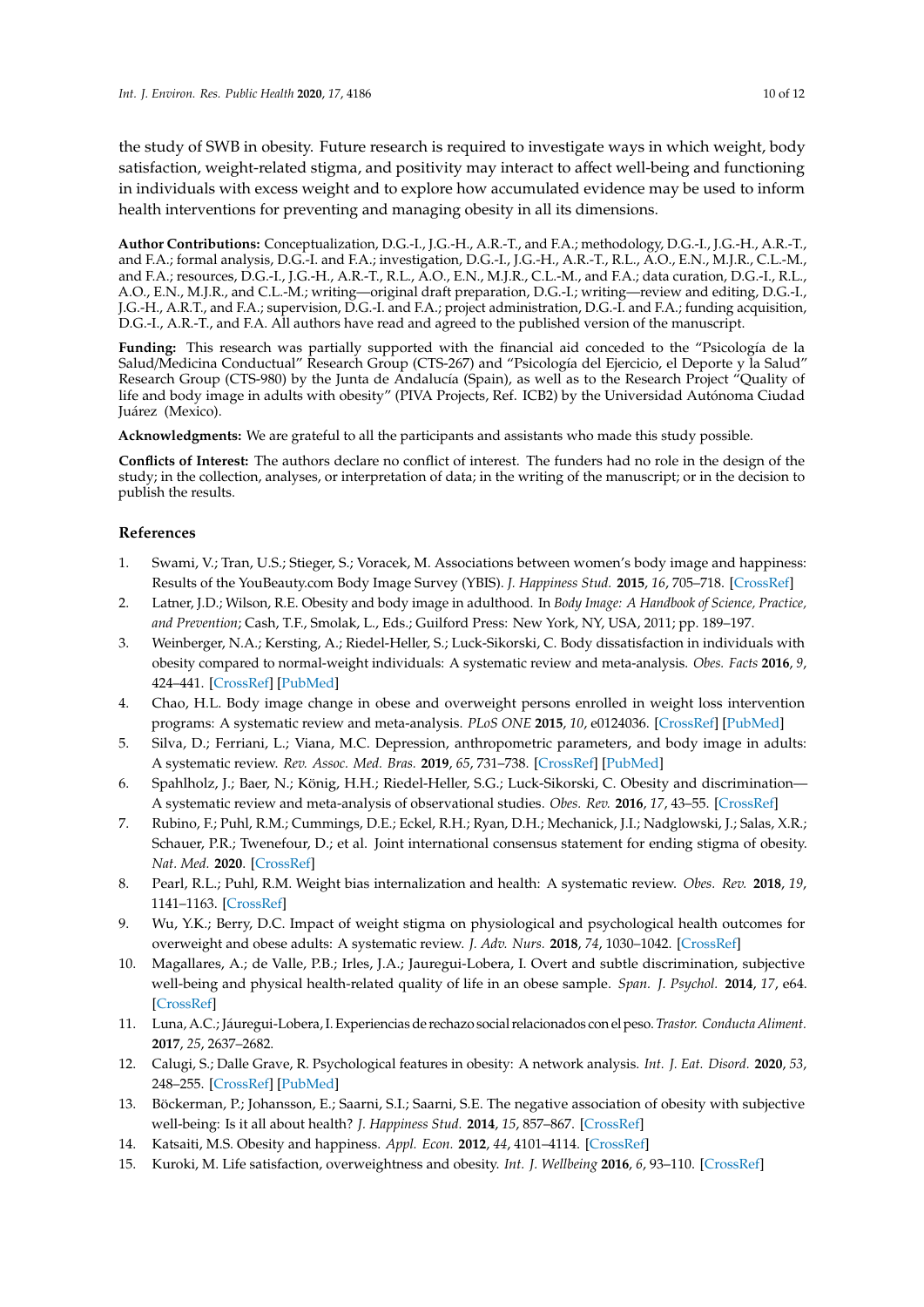- <span id="page-10-0"></span>16. Oswald, A.J.; Powdthavee, N. Obesity, unhappiness, and the challenge of affluence: Theory and evidence. *Econ. J.* **2007**, *117*, F441–F454. [\[CrossRef\]](http://dx.doi.org/10.1111/j.1468-0297.2007.02077_1.x)
- <span id="page-10-1"></span>17. Robertson, S.; Davies, M.; Winefield, H. Why weight for happiness? Correlates of BMI and SWB in Australia. *Obes. Res. Clin. Pract.* **2015**, *9*, 609–612. [\[CrossRef\]](http://dx.doi.org/10.1016/j.orcp.2015.04.011)
- <span id="page-10-3"></span>18. Ul-Haq, Z.; Mackay, D.F.; Martin, D.; Smith, D.J.; Gill, J.M.; Nicholl, B.I.; Cullen, B.; Evans, J.; Roberts, B.; Deary, I.J.; et al. Heaviness, health and happiness: A cross-sectional study of 163066 UK Biobank participants. *J. Epidemiol. Community Health* **2014**, *68*, 340–348. [\[CrossRef\]](http://dx.doi.org/10.1136/jech-2013-203077)
- <span id="page-10-2"></span>19. Wadsworth, T.; Pendergast, P.M. Obesity (sometimes) matters: The importance of context in the relationship between obesity and life satisfaction. *J. Health Soc. Behav.* **2014**, *55*, 196–214. [\[CrossRef\]](http://dx.doi.org/10.1177/0022146514533347)
- <span id="page-10-22"></span>20. Blanchflower, D.G.; Oswald, A.J.; van Landeghem, B. Imitative obesity and relative utility. *J. Eur. Econ. Assoc.* **2009**, *7*, 528–538. [\[CrossRef\]](http://dx.doi.org/10.1162/JEEA.2009.7.2-3.528)
- <span id="page-10-4"></span>21. Latif, E. Obesity and happiness: Does gender matter? *Econ. Bus. Lett.* **2014**, *3*, 59–67. [\[CrossRef\]](http://dx.doi.org/10.17811/ebl.3.1.2014.59-67)
- <span id="page-10-5"></span>22. Magallares, A.; Morales, J.F.; Rubio, M.A. Group identification, discrimination and psychological health in an obese sample. *Rev. Int. Psicol. Ter. Psicol.* **2014**, *14*, 421–431.
- <span id="page-10-6"></span>23. Magallares, A.; Luna, B.; Garriga, M.; Botella-Carretero, J.I.; Morales, J.F. Subtle discrimination and subjective well-being in obese patients: The personal/group discrimination discrepancy. *Stigma Health* **2016**, *1*, 156–165. [\[CrossRef\]](http://dx.doi.org/10.1037/sah0000021)
- <span id="page-10-7"></span>24. Green, M.A.; Strong, M.; Razak, F.; Subramanian, S.V.; Relton, C.; Bissell, P. Who are the obese? A cluster analysis exploring subgroups of the obese. *J. Public Health* **2016**, *38*, 258–264. [\[CrossRef\]](http://dx.doi.org/10.1093/pubmed/fdv040) [\[PubMed\]](http://www.ncbi.nlm.nih.gov/pubmed/25889387)
- <span id="page-10-8"></span>25. Jansen, A.; Havermans, R.; Nederkoorn, C.; Roefs, A. Jolly fat or sad fat?: Subtyping non-eating disordered overweight and obesity along an affect dimension. *Appetite* **2008**, *51*, 635–640. [\[CrossRef\]](http://dx.doi.org/10.1016/j.appet.2008.05.055) [\[PubMed\]](http://www.ncbi.nlm.nih.gov/pubmed/18597892)
- <span id="page-10-9"></span>26. Caprara, G.V.; Steca, P.; Alessandri, G.; Abela, J.R.; McWhinnie, C.M. Positive orientation: Explorations on what is common to life satisfaction, self-esteem, and optimism. *Epidemiol. Psichiatr. Soc.* **2010**, *19*, 63–71. [\[CrossRef\]](http://dx.doi.org/10.1017/S1121189X00001615) [\[PubMed\]](http://www.ncbi.nlm.nih.gov/pubmed/20486425)
- <span id="page-10-10"></span>27. Caprara, G.V.; Alessandri, G.; Caprara, M. Associations of positive orientation with health and psychosocial adaptation: A review of findings and perspectives. *Asian J. Soc. Psychol.* **2019**, *22*, 126–132. [\[CrossRef\]](http://dx.doi.org/10.1111/ajsp.12325)
- <span id="page-10-11"></span>28. Caprara, G.V.; Eisenberg, N.; Alessandri, G. Positivity: The dispositional basis of happiness. *J. Happiness Stud.* **2017**, *18*, 353–371. [\[CrossRef\]](http://dx.doi.org/10.1007/s10902-016-9728-y)
- <span id="page-10-12"></span>29. Arrospide, A.; Machón, M.; Ramos-Goñi, J.M.; Ibarrondo, O.; Mar, J. Inequalities in health-related quality of life according to age, gender, educational level, social class, body mass index and chronic diseases using the Spanish value set for Euroquol 5D-5L questionnaire. *Health Qual. Life Outcomes* **2019**, *17*, 69. [\[CrossRef\]](http://dx.doi.org/10.1186/s12955-019-1134-9)
- <span id="page-10-13"></span>30. Lecube, A.; Monereo, S.; Rubio, M.A.; Martínez-de-Icaya, P.; Marti, A.; Salvador, J.; Masmiquel, L.; Goday, A.; Bellido, D.; Lurbe, E.; et al. *Prevención, Diagnóstico Y Tratamiento de la Obesidad. Posicionamiento SEEDO 2016*; Sociedad Española para el Estudio de la Obesidad: Madrid, Spain, 2016.
- <span id="page-10-14"></span>31. World Health Organization. *Global Action Plan on Physical Activity 2018–2030: More Active People for a Healthier World*; WHO: Geneva, Switzerland, 2019.
- <span id="page-10-15"></span>32. Grogan, S. *Body Image: Understanding Body Dissatisfaction in Men, Women, and Children*, 3rd ed.; Routledge: New York, NY, USA, 2017.
- <span id="page-10-16"></span>33. Izquierdo, D.G.; Tadeo, A.R.; Molina, M.J.R.; Vallejo, E.N.; Moreno, R.L.; Torres, M.G.J.; Hernández, J.G. «Oberexia»: The desire to be fat (ter) in adults with excess weight. *Cuad. Psicol. Deporte* **2019**, *19*, 186–197. [\[CrossRef\]](http://dx.doi.org/10.6018/cpd.371781)
- <span id="page-10-20"></span>34. Bibiloni, M.M.; Coll, J.L.; Pich, J.; Pons, A.; Tur, J.A. Body image satisfaction and weight concerns among a Mediterranean adult population. *BMC Public Health* **2017**, *17*, 39. [\[CrossRef\]](http://dx.doi.org/10.1186/s12889-016-3919-7)
- <span id="page-10-21"></span>35. Ibáñez-Zamacona, M.E.; Poveda, A.; Rebato, E. Body image in relation to nutritional status in adults from the Basque Country, Spain. *J. Biosoc. Sci.* **2020**, *52*, 272–285. [\[CrossRef\]](http://dx.doi.org/10.1017/S0021932019000439) [\[PubMed\]](http://www.ncbi.nlm.nih.gov/pubmed/31339090)
- <span id="page-10-17"></span>36. Varela, C.; Montecinos, C.O.; García, C.S. Estudio transcultural de los diferentes componentes de la insatisfacción corporal en muestras comunitarias de España y Chile. *Nutr. Hosp.* **2019**, *36*, 691–697. [\[CrossRef\]](http://dx.doi.org/10.20960/nh.02212) [\[PubMed\]](http://www.ncbi.nlm.nih.gov/pubmed/31144974)
- <span id="page-10-18"></span>37. Gómez, S.; Baile, J.I. Propiedades psicométricas de una adaptación española de la escala de Interiorización de prejuicios sobre la obesidad (WBIS). *Nutr. Hosp.* **2015**, *32*, 1510–1515. [\[CrossRef\]](http://dx.doi.org/10.3305/nh.2015.32.4.9343)
- <span id="page-10-19"></span>38. Durso, L.E.; Latner, J.D. Understanding self-directed stigma: Development of the Weight Bias Internalization Scale. *Obesity* **2008**, *16*, S80–S86. [\[CrossRef\]](http://dx.doi.org/10.1038/oby.2008.448)